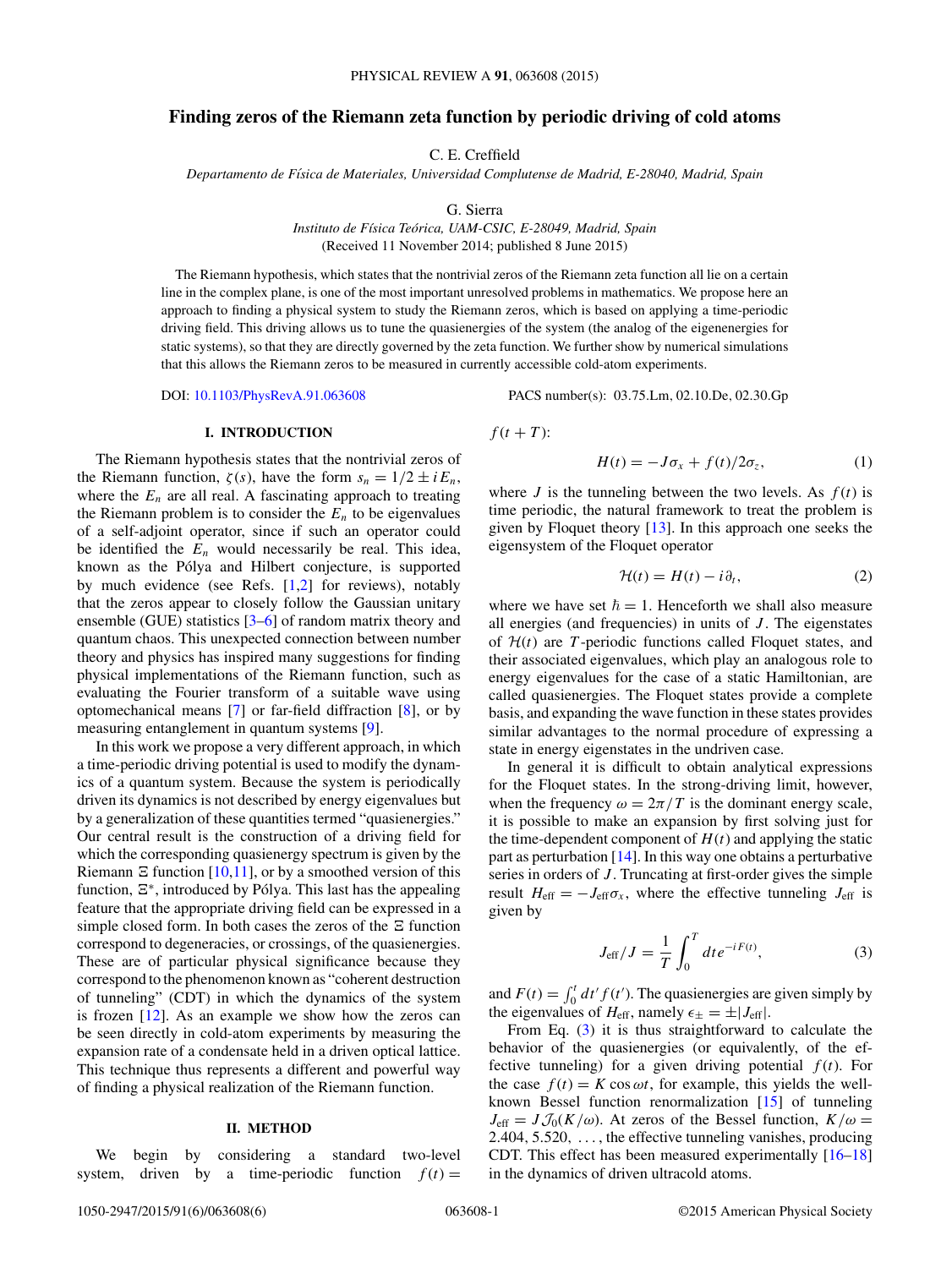<span id="page-1-0"></span>We need, however, to solve the *inverse problem*; to find an  $f(t)$  that produces a given behavior of the quasienergies. We shall first explain our technique using Pólya's function,  $\Xi^*(E)$ , because this gives a convenient closed form for the solution, and then go on to consider the more complicated case of the true Riemann  $E$  function.

### **A. Driving function for Polya's function ´**

Pólya's function is given by [[19\]](#page-5-0)

$$
\Xi^*(E) = 4\pi^2 [K_{a+iE/2}(x) + K_{a-iE/2}(x)],\tag{4}
$$

where  $K_\beta(t)$  is the modified *K*-Bessel function,  $x = 2\pi$ , and  $a = 9/4$ . This is a smoothed version of the Riemann  $\Xi$  function

$$
\Xi(E) = \frac{1}{2}s(s-1)\Gamma\left(\frac{s}{2}\right)\pi^{-s/2}\zeta(s), \quad s = 1/2 + iE, \tag{5}
$$

whose zeros coincide with the nontrivial zeros of  $\zeta(s)$ . Although, as Titchmarsh pointed out [\[20\]](#page-5-0), Pólya's zeta function cannot truly be regarded as an approximation to  $\Xi(E)$ in the most obvious sense, they do share many properties. Most importantly,  $E^*(E)$  has the same average distribution of zeros [\[11,20\]](#page-5-0), following the smooth term of the Riemann– Mangoldt formula, and so nonetheless represents an interesting application of our method. Pólya further proved that the zeros of  $\Xi^*(E)$  are real for any value of the constant *a*. The spectrum of the *xp*-type [\[21\]](#page-5-0) and Dirac Hamiltonian [\[22\]](#page-5-0) is given, for example, by the zeros of Eq. (4) with  $a = 1/2$ .

The modified Bessel function can be conveniently expressed as the integral identity

$$
K_{\beta}(x) = \int_0^{\infty} dt \cosh(\beta t) e^{-x \cosh t},
$$
 (6)

and thus

$$
\mathbb{E}^*(E) = 8\pi^2 \text{Re}[K_{a+iE/2}(2\pi)]
$$
  
=  $8\pi^2 \int_0^\infty dt \cosh(at)e^{-2\pi \cosh t} \cos(Et/2).$  (7)

We are aiming to obtain the result  $\text{Re}[J_{\text{eff}}(E)] \propto \Xi^*(E)$ . Combining Eqs. [\(3\)](#page-0-0) and (7) reveals that this requires  $F(t)$  to obey the relation

$$
\int_0^T dt \cos F(t) = \int_0^\infty dt \alpha \cosh(at) e^{-2\pi \cosh t} \cos(Et/2),
$$
\n(8)

where  $\alpha$  is an arbitrary constant. Because the integrand on the right-hand side decays rapidly with *t*, we can replace the upper limit of integration with *T* , as long as we take *T* to be sufficiently large. In this case we can then write [\[23\]](#page-5-0)

$$
F(t) = \cos^{-1}[\alpha \cosh(at)e^{-2\pi \cosh t} \cos(Et/2)].
$$
 (9)

The value of  $\alpha$  is now fixed by noting that we require  $F(0) = 0$ , and thus  $\alpha = e^{2\pi}$ . The driving field is then given by  $f(t) =$ *∂tF*(*t*), yielding the final result

$$
f(t) = -\frac{\phi(t)[a \tanh at - 2\pi \sinh t - (E/2) \tan(Et/2)]}{\sqrt{1 - \phi(t)^2}},
$$
\n(10)

where 
$$
\phi(t) = \cosh(at)e^{2\pi(1-\cosh t)}\cos(Et/2)
$$
.



FIG. 1. (Color online) Surface plot of the time-dependent driving function  $f(t)$  for the smoothed function  $\mathbb{E}^*(E)$  [Eq. (10)]. Energy is measured in units of the tunneling *J*, and time in units of  $J^{-1}$ . For small values of *E* the function is quite featureless, but progressively increases in amplitude and develops more oscillations as *E* increases. The corresponding driving function for  $E(E)$  behaves similarly (see Fig. [4\)](#page-2-0).

In Fig. 1 we show the form of  $f(t)$  as  $E$  is varied. Little structure is visible for  $t > 1.5$ . The reason is the rapid decrease of  $\phi(t)$  with *t*, arising from the exponential term  $e^{-2\pi \cosh t}$ . Indeed,  $|\phi(t)| < 1.3 \times 10^{-6}$ ,  $\forall E$  and  $t > 2$ . Accordingly we now set the period of the driving, and thus the cutoff in the integration in Eq. (8), to be  $T = \pi/2$ . We shall use this value throughout the rest of the paper. In Fig.  $2(a)$  we show the full periodic driving field, obtained by periodically repeating cycles of  $f(t)$ . Although this form of  $f(t)$  indeed satisfies Eq. (8), the driving can be made more effective by imposing a further set of conditions on it: (*i*) to avoid heating in the cold-atom model (see Sec. [III C\)](#page-3-0), the average of  $f(t)$  over one period should vanish, (*ii*) discontinuities should be avoided, and (*iii*) for the quasienergy crossings to be well defined, the Floquet states must be from different parity classes. If condition (*iii*) is not fulfilled, the von Neumann–Wigner theorem implies that the quasienergies cannot cross as *E* is varied and will instead form a broad avoided crossing. As the system is periodically driven, the appropriate generalized parity operator involves both inversion and time translation  $P: x \to -x, t \to$  $t + T/2$ . These three conditions can be satisfied by joining four copies of the fundamental waveform  $(10)$  as shown in Fig.  $2(b)$ , to create what amounts to two pulses of opposite sign, with a total period of  $T_0 = 4T$ .

#### **B.** Driving function for  $\Xi(E)$

We now turn to the more important case of the Riemann function itself. This can be written as

$$
\Xi(E) = \int_0^\infty dt \, \Phi(t) \cos(Et/2),\tag{11}
$$

where  $\Phi(t) = 2\pi e^{5t/4} \sum_{n=1}^{\infty} (2\pi e^t n^2 - 3)n^2 e^{-\pi n^2 e^t}$ , as defined in Ref.  $[10]$ . We now follow the same procedure as before,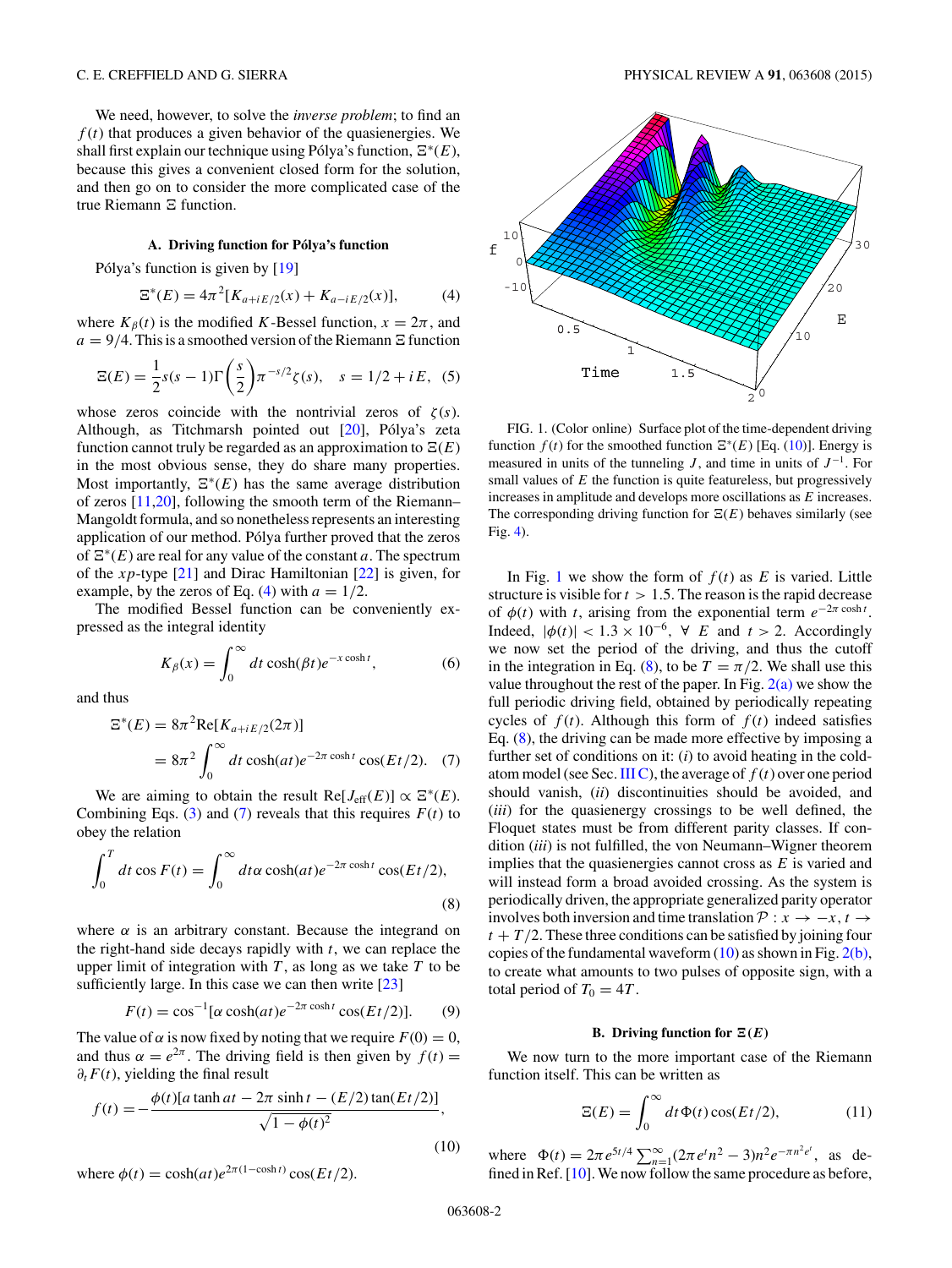<span id="page-2-0"></span>

FIG. 2. (Color online) (a) The driving potential  $f(t)$  is extended to be a periodic function by periodically repeating its behavior over the interval  $0 \leq t < T$ . This produces, however, a function with rather poor performance. (b) Construction of a more efficient driving potential. Four copies of  $f(t)$  are joined together, following some reflection transformations, to create a single continuous function, resembling two localized pulses of opposite sign. The vertical dashed lines indicate where the segments are joined. This function is continuous, has a time-average of zero, and  $f(t) = -f(t + T_0/2)$ where  $T_0 = 4T$  is the total period of the signal, satisfying the parity requirement given in the text.

seeking a driving potential such that  $\text{Re}[J_{\text{eff}}(E)] \propto \Xi(E)$ . This requires finding the solution of the equation

$$
\int_0^T dt \cos F(t) = \alpha \int_0^\infty dt \Phi(t) \cos(Et/2), \qquad (12)
$$

where  $\alpha$  is a constant. We show the behavior of  $\Phi(t)$  in Fig. 3. Since  $\Phi(t)$  decreases rapidly with *t*, being fitted reasonably well by a simple Gaussian function [\[8\]](#page-5-0), we can substitute the upper limit of integration on the right-hand side of Eq. (12) to be *T* , as long as *T* is sufficiently large for the integral to converge. As before, we take  $T = \pi/2$ . We can then write

$$
F(t) = \cos^{-1}[\alpha \Phi(t) \cos(Et/2)].
$$
 (13)



FIG. 3. (Color online) Behavior of  $\Phi(t)$  and its derivative. Solid black line:  $\Phi(t)$  has a global maximum at  $t = 0$ , for which  $\Phi(0) \simeq$ 0*.*893 39 and decays rapidly as *t* increases. Dashed red line: the derivative,  $\Phi'(t) = \partial_t \Phi(t)$ , evaluated from Eq. (15). The series expansions for both  $\Phi(t)$  and  $\Phi'(t)$  were truncated at 30 terms. Time is measured in units of  $J^{-1}$ .

Imposing the boundary condition  $F(0) = 0$  requires  $\alpha$  to take the value  $\alpha = 1/\Phi(0)$ . As  $\Phi(0)$  is the global maximum of the function, this guarantees that  $|\alpha \Phi(t)| \leq 1$  for all values of *t*, and thus  $F(t)$  is real and well defined.

Having obtained  $F(t)$  it is now straightforward to calculate  $f(t) = \partial_t F(t)$ . This yields the final result

$$
f(t) = -\frac{\left[\Phi'(t)\cos(Et/2) - (E/2)\Phi(t)\sin(Et/2)\right]}{\sqrt{\Phi^2(0) - [\Phi(t)\cos(Et/2)]^2}}.
$$
\n(14)

The derivative of  $\Phi(t)$  can be evaluated by differentiating its series expansion term by term, to give

$$
\Phi'(t) = \frac{\pi e^{5t/4}}{2} \sum_{n=1}^{\infty} (30e^t n^2 \pi - 8e^{2t} n^4 \pi^2 - 15)n^2 e^{-\pi n^2 e^t},
$$
\n(15)

which we also show in Fig. 3.

We show the full behavior of  $f(t)$  as a function of time and the parameter *E* in Fig. 4. Despite the complicated form of Eq. (14), this plot shows a striking similarity to Fig. [1,](#page-1-0) in which the  $f(t)$  giving rise to  $E^*(E)$  is shown. This should not be unexpected because  $\Xi^*(E)$  is simply a smoothed version of the Riemann function, and consequently the main features of the driving functions must be the same.

Just as for the case of the smoothed Riemann function, a more effective driving potential is obtained by joining four copies of  $f(t)$  to produce a continuous function with a definite parity and zero time average. In Fig. [5](#page-3-0) we show the form of the driving function we obtain in this way and compare it with the driving function that produces  $\Xi^*(E)$ . Examining the two curves in detail reveals that, although the functions share the same general form (as seen in the similarity of the two surface plots Figs. [1](#page-1-0) and 4), there are nonetheless significant small differences. These minor differences lead to the different



FIG. 4. (Color online) Surface of the driving function  $f(t)$ [Eq. (14)], which produces a quasienergy spectrum proportional to the Riemann  $E$  function. The behavior resembles strongly the driving function for the smoothed Riemann function, shown in Fig. [1.](#page-1-0) As before, energy is measured in units of  $J$ , and time in units of  $J^{-1}$ .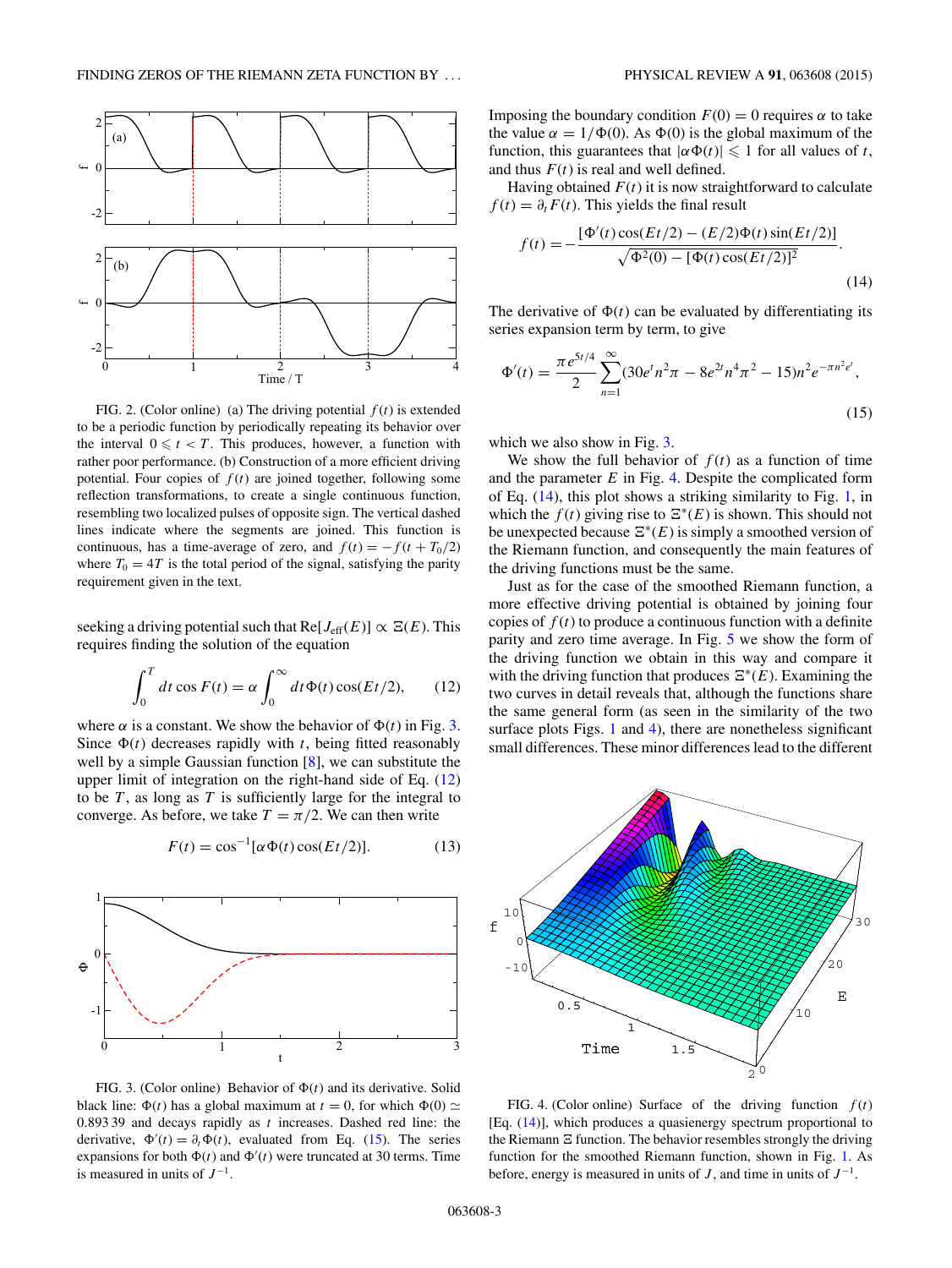<span id="page-3-0"></span>

FIG. 5. (Color online) Although the driving functions  $f(t)$  that produce  $\Xi^*(E)$  and  $\Xi(E)$  look superficially very similar, they differ in details. We show here the driving functions for  $E = 4$  for the two Riemann functions we consider.

location of zeros for  $\Xi(E)$  and  $\Xi^*(E)$ , demonstrating the wellknown analytical sensitivity of the zeta function.

## **III. RESULTS**

### **A. High-frequency limit**

The expression for the effective tunneling,  $J_{\text{eff}}$ , that we use in this work comes from a first-order perturbation theory calculation of the driven system. In this perturbation theory, the "small parameter" is  $J/\omega$ , and so this result is only valid in the high-frequency limit  $\omega \gg J$ . This would require the driving period  $T = 2\pi/\omega$  to be small; however, this contradicts the requirement that *T* be as large as possible so that the integrals  $(8)$  and  $(12)$  are well converged. To be able to satisfy both these requirement, we therefore scale the driving as  $f(t) \rightarrow \Omega f(\Omega t)$ , where  $\Omega > 1$ , while keeping  $T_0 = 2\pi$ constant. Note that this is not a trivial rescaling of time, because its effect is to make the pulses shown in Fig.  $2(b)$  narrower and taller, while keeping their spacing constant at *T* .

We show the effect of increasing  $\Omega$  on the pulse shape in Fig.  $6(a)$ . It can be clearly seen that the pulses become progressively more localized and of higher amplitude. As the pulses become shorter and more intense, the quasienergy spectrum of the system approaches that of the high-frequency limit, as we show in Fig.  $6(b)$ . In particular we can see that the locations of the quasienergy crossings converge toward the zeros of the Riemann function. This evolution of the quasienergy spectrum as the driving frequency increases is a general feature of periodically driven systems including, for example, sinusoidal, square-wave, and triangular driving [\[14\]](#page-5-0).

In principle  $\Omega$  should be made as large as possible to ensure that the system is well within the high-frequency regime. We can see from Fig.  $6(b)$  that good precision is obtained for  $\Omega > 4$ , and the results we present below use  $\Omega = 128$ . Increasing  $\Omega$  beyond this value was found to introduce instabilities in the numerical integration of the system's time evolution.



FIG. 6. (Color online) (a) Change of the driving function as  $\Omega$  is increased. The pulses become progressively narrower and taller, while their spacing remains the same. (b) As  $\Omega$  increases, the quasienergy spectrum asymptotically approaches that of the infinite-frequency limit, and the quasienergy crossings move towards the zeros of the Riemann function. Here we show the quasienergies for a system driven to reproduce the smoothed Riemann function,  $E^*(E)$ . Note how the first crossing asymptotically approaches the first zero of  $E^*(E)$  at  $E = 8.993$  as  $\Omega$  increases.

#### **B. Quasienergies**

In Fig.  $7(a)$  we compare the quasienergies, obtained by the direct integration of the equation of motion [\(1\)](#page-0-0) under the driving potential given in Eq.  $(10)$ , with the exact behavior of  $E^*(E)$ . The agreement is seen to be excellent. Similarly in Fig.  $7(b)$  we compare the Riemann  $E$  function [\(11\)](#page-1-0) with the quasienergies resulting from driving the system with the potential given by Eq. [\(14\)](#page-2-0), and again see essentially perfect agreement. As the  $E$  functions decay roughly exponentially with  $E$  [\[21\]](#page-5-0), we show in Fig.  $7(c)$  the same data plotted logarithmically. The cusps visible in this plot correspond to zeros of the  $E$  functions and thus to crossings of the quasienergies at which *J*<sub>eff</sub> vanishes. We see that the quasienergies accurately reproduce the behavior of the  $E$  functions over at least six orders of magnitude, although eventually precision effects do lead to deviations at large values of *E*.

# **C. Measuring the effective tunneling**

A way of directly measuring *J*eff in experiment is to observe the expansion of a gas of cold atoms  $[16,18,24]$ . If the atoms are held in an optical lattice potential they can be described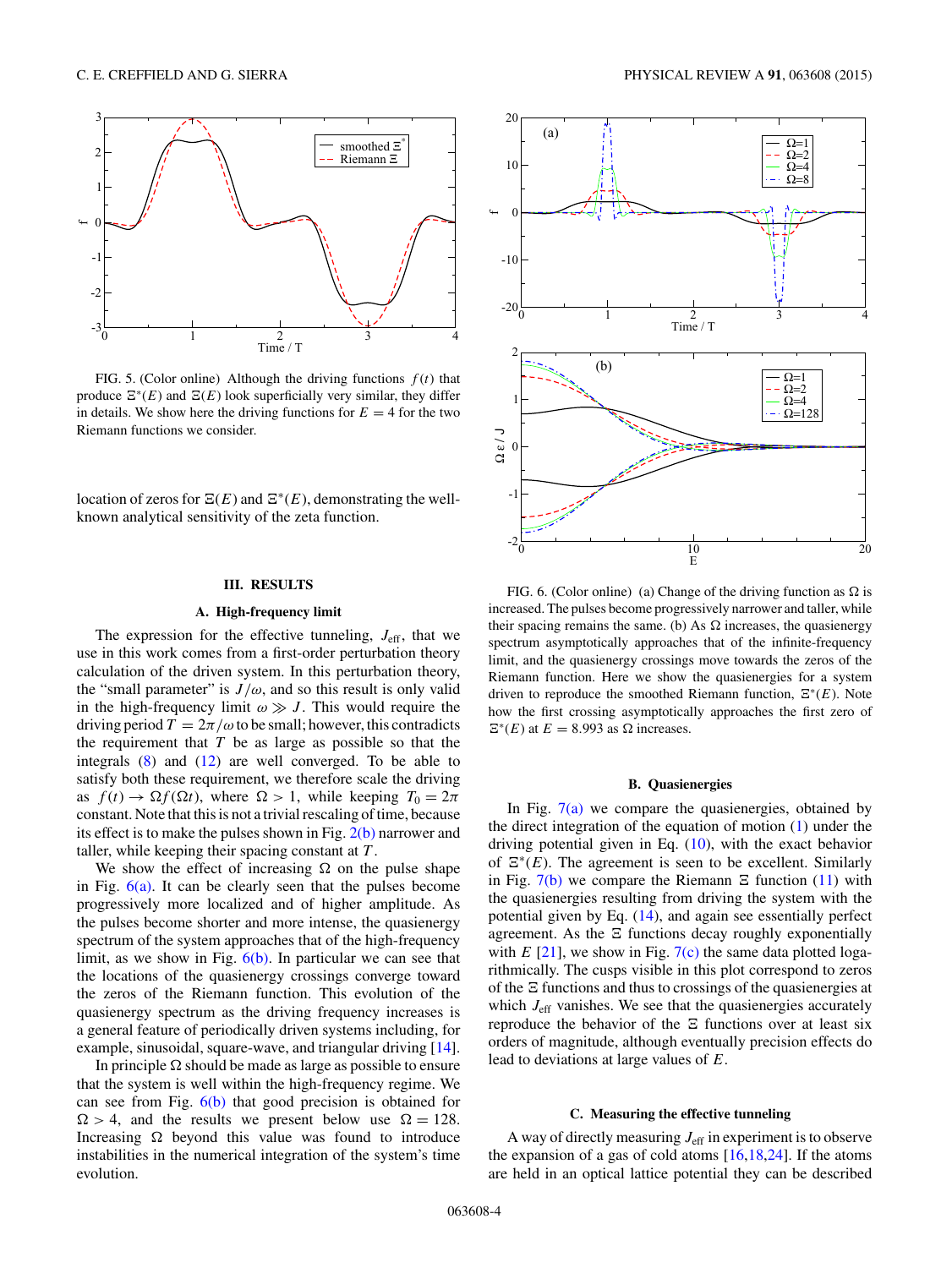<span id="page-4-0"></span>

FIG. 7. (Color online) (a) Black symbols show the quasienergies of the two-level system driven by the potential  $f(t)$  given by Eq. [\(10\)](#page-1-0), the dashed (red) line is the smoothed Riemann function  $\Xi^*(E)$ . The quasienergies are normalized with respect to the quasienergies at  $E = 0$ . The agreement between the two is excellent. (b) As above, but for the true Riemann  $E$  function, with the driving potential given by Eq. [\(14\)](#page-2-0). Again, the results agree perfectly. (c) Comparison on a logarithmic scale. The first three zeros of  $\Xi^*(E)$ , corresponding to degeneracies of the quasienergies, are clearly visible as the downward-pointing cusps [black circles, red (thick) dashed line], as are the first two zeros of  $E(E)$  [blue triangles, blue (thin) dashed line] at  $E \simeq 14.1347$  and 21.0220. The quasienergies reproduce the behavior of the  $\Xi$  functions to a high degree of accuracy.

well by a tight-binding model

$$
H_0 = -J \sum_{\langle i,j \rangle} (a_i^{\dagger} a_j + \text{H.c.}) + \sum_j V(r_j) n_j, \qquad (16)
$$

where *i* labels the lattice site,  $\langle i, j \rangle$  are nearest neighbors, and  $V(r)$  is a trap potential. By "shaking" the optical lattice [\[25\]](#page-5-0) it is possible to introduce a time-periodic driving potential  $H(t) = H_0 + f(t) \sum_j r_j n_j$  which generalizes Eq. [\(1\)](#page-0-0) from a two-level model describing two sites to the case of *N* lattice sites. For a parabolic trap potential, the initial state of the system will be Gaussian. If the trap potential is then released, this Gaussian wave packet will undergo free expansion at a rate governed by  $|J_{\text{eff}}|$  [\[24\]](#page-5-0).

In Fig.  $8(a)$  we show the spread of the wave packet with time,  $\sigma(t) = (x^2) - (x)^2$ <sup>1/2</sup>, under the periodic driving corresponding to  $\Xi^*(E)$ . For  $E = 0$  the wave packet expands rapidly and soon enters the ballistic regime in which  $\sigma \propto t$ . For  $E = 4$  the expansion is slower since  $J_{\text{eff}}$  is smaller, and for  $E = 9$  the wave packet barely expands at all, indicating that this value of *E* is close to a zero of  $\Xi^*(E)$ . In principle one would expect only partial destruction of tunneling, even when *E* is tuned exactly to a zero of  $\Xi^*$ , due to the presence of longerranged hopping elements. Such an effect is seen in sinusoidally driven systems [\[18\]](#page-5-0) where the band strongly narrows but does not collapse totally. For the case of the drivings we consider, the longer-ranged hoppings are suppressed considerably more



FIG. 8. (Color online) (a) Expansion of a Gaussian wave packet in an optical lattice with  $N = 200$  sites under the periodic driving potential  $f(t)$  [\(10\)](#page-1-0), such that  $J_{\text{eff}} \propto \Xi^*(E)$ .  $T_0$  is the total driving period;  $T_0 = 4T$ . For  $E = 0$  the wave packet spreads quickly, but for  $E = 4$  the wave packet spreads less rapidly, indicating that  $J_{\text{eff}}$  is smaller. For  $E = 9$  the wave packet hardly expands at all, indicating that CDT is occurring. (b) The solid black curve shows  $\left[\Xi^*(E)\right]$ , and the black circles show the values of  $|J_{\text{eff}}|$  measured from the expansion curves. The agreement between the two is excellent. Similarly the dotted red line shows  $|E(E)|$ , and the red squares show the measured values of  $|J_{\text{eff}}|$  for a system driven by the potential [\(14\)](#page-2-0). Again the agreement is perfect.

than for the sinusoidal case; however, meaning their effect is essentially negligible.

These estimations can be made quantitative. In Fig.  $8(b)$ we show the values of  $|J_{\text{eff}}|$  obtained by measuring the spread of the wave packet after an expansion time of  $50T<sub>0</sub>$  and fitting it to the result  $|J_{\text{eff}}| \propto [\sigma(t)^2 - \sigma_0^2]^{1/2}$ , where  $\sigma_0$  is the initial width of the condensate. Both of the driving potentials show excellent agreement with the exact  $\Xi$  functions, demonstrating that measuring the expansion of a trapped cold atom system is a viable method to experimentally determine the zeros of the Riemann functions.

# **IV. CONCLUSIONS**

We propose an approach for a physical realization of the Riemann zeros. The main idea is to use a time-dependent driving potential to modify the dynamics of a quantum system, so that its quasienergy spectrum mimics the desired Riemann function. We provide a systematic scheme for calculating the appropriate potential and suggest a physical realization using driven cold atoms. Although the observation of high Riemann zeros is hindered by the rapid decay of the  $E$  function, this could be compensated in experiment by increasing the tunneling strength (which depends exponentially on the optical lattice depth), or by using a form of the zeta function which decays more slowly, such as *ξ* (*s*)*/s* [\[7,8\]](#page-5-0). An intriguing possibility for future study would be to apply this technique to more general trigonometric integrals of the function  $\Phi(t)$ , which could thereby lead to the measurement of a new bound on the de Bruijn–Newman constant, the value of which is related to the Riemann hypothesis [\[26\]](#page-5-0).